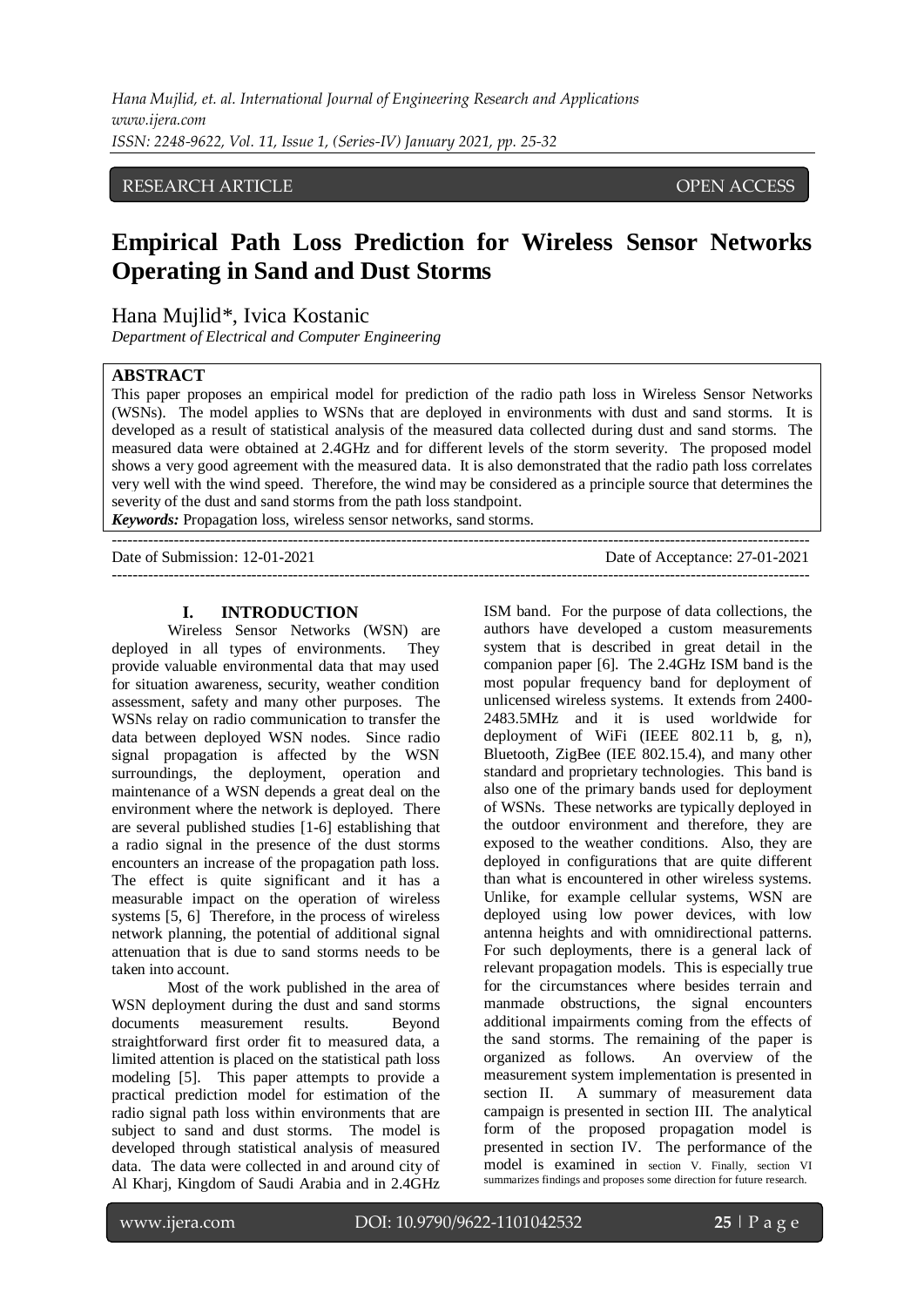*Hana Mujlid, et. al. International Journal of Engineering Research and Applications www.ijera.com ISSN: 2248-9622, Vol. 11, Issue 1, (Series-IV) January 2021, pp. 25-32*

## A block diagram of the measurement system is presented in Fig. 1 [6]. Receiver – Standalone Transmitter – Remote unit mode Receiver – Connected mode Xbee Pro 2 Arduino shield Arduino board  $\leftarrow$  Weather shield Anemometer Block diagram of the transmitter Xbee Pro 2 Arduino board  $\leftarrow$  Arduino shield Block diagram of the receiver in a standalone mode Xbee Pro 2 Xbee explorer Block diagram of the receiver in a connected mode To laptop via USB port Data collection lanton

**II. SYSTEM DESCRIPTION**

Figure 1: Block diagram of the measurement system

As seen, the system consists of three principal components.

1. W*SN transmitter*. The WSN transmitter consists of an Arduino board and with the Xbee PRO 2 radio [6]. The interface between the Arduino board and the Xbee transmitter is provided through the Arduino shield. Additionally, the Arduino board at the transmitter is connected to a sensor board called Weather shield and to an external anemometer. The transmitter collects data as listed in Table 1.

|  | <b>TABLE 1.</b> Measurements collected at the transmitter side |
|--|----------------------------------------------------------------|
|  |                                                                |

| Measurement | Range         |  |
|-------------|---------------|--|
| Temperature | $22 - 59$ °C  |  |
| Pressure    | 500-1100 mbar |  |
| Humidity    | $0-100%$      |  |
| Wind speed  | $0-82$ kmph   |  |

The principle component for management of the transmitter is the Arduino board. The Arduino runs the software that collects the data from the Weather shield and the anemometer. The data

are then forwarded to Xbee PRO 2 radio and sent over to the receiver side. Unlike environmental parameters the Received Signal Level (RSL) measurement is performed by the Xbee receiver.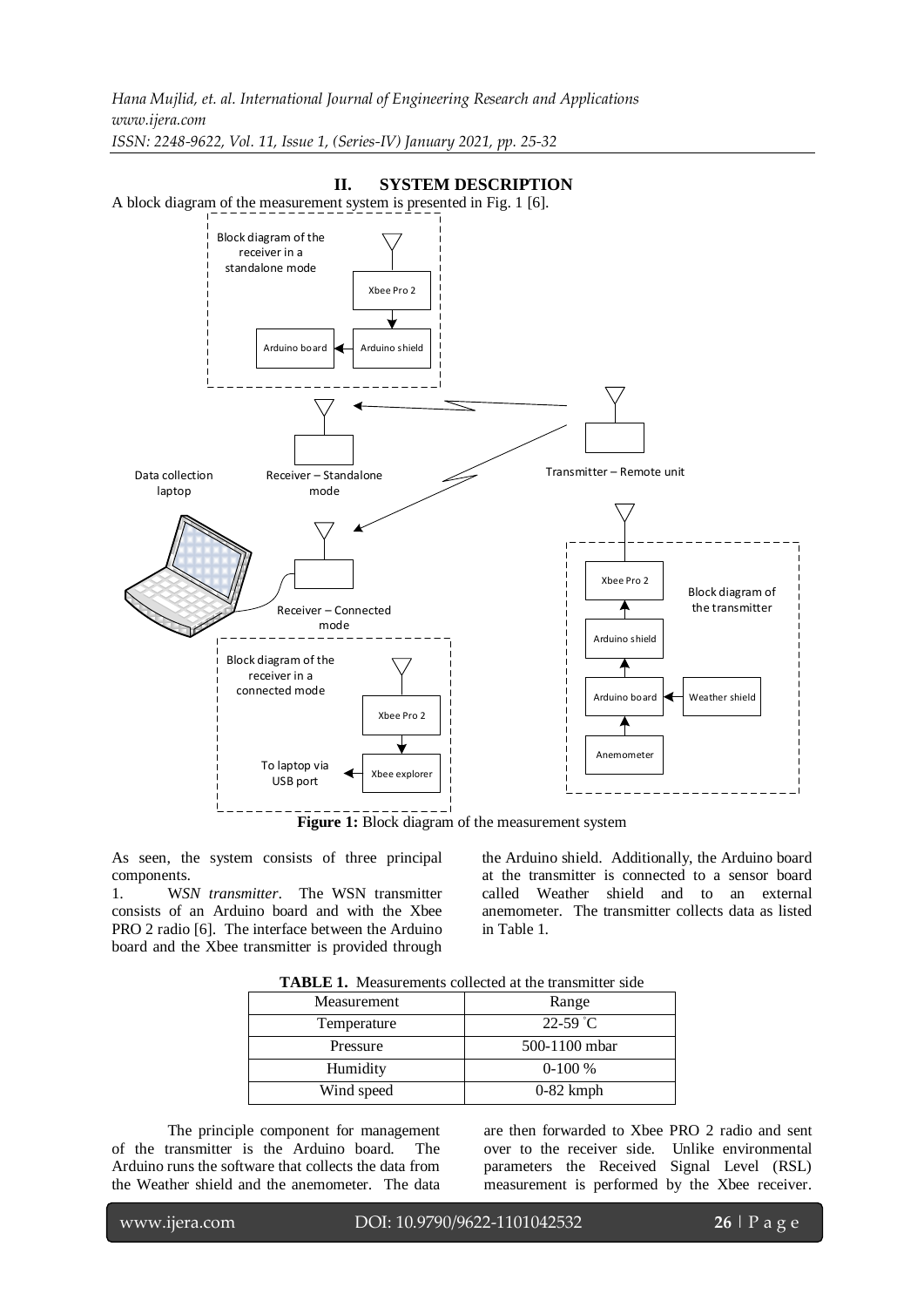This measurement is used for estimation of the propagation path loss between the Xbee transmitter on the remote unit and the Xbee receiver at the base unit.

2. *WSN receiver*. The WSN receiver may operate in two different modes. The first mode is a *stand-alone mode*. In this mode, the receiver consists of an Arduino board, Arduino shield and Xbee PRO 2 radio. When the receiver is operating in a stand-alone mode, the data received by the Xbee radio are stored locally on a memory card that resides on the Arduino board. The stand-alone mode allows the system to operate in a severe sand storm, and it was used for most of the measurements. After the measurement session, the data stored on the memory card are uploaded onto the laptop for further processing.

Alternatively, the receiver may be configured to operate without the Arduino board. This mode is referred to as the *connected-mode*. In the connected mode, the Xbee radio is connected to a laptop through an interface board - Xbee explorer. In this mode, the data are stored directly to the laptop. When in connected mode, the user may monitor the data collection process on the laptop screen. However, this is only feasible in clear sky conditions.

3. *Collection laptop.* Collection laptop hosts software that is utilized for configuration of the measurement system and for the analysis of the data. Two software environments are used. Software X-CTU is used for configuring the Xbee radios and for formation of the WSN. The receiver Xbee radio is configured as the 802.15.4 network coordinator, while the transmitter unit is configured as a remote. The second software environment is the Arduino board IDE. This software is used to program the Arduino board of the transmitter and the Arduino board of the receiver in the standalone mode. In the connected mode, the receiver does not use Arduino board and data are read directly from the Xbee receiver (Fig. 1).

## **III. MEASURED DATA**

The measurements of the path loss are performed on a regular grid as presented in Fig 2. The receiver is placed in the center of the grid and the transmitter is moved between measurement points. The measurement points are placed on eight radials. The angle between the radials is 45 degrees. There are 5 measurement points at each radial. On a given radial, the measurement points are spaced 5 meters apart. The closest one is 5 meters from the receiver, and the furthest one is 25 meters away. Several hundreds of instantaneous path loss measurements are collected for each measurement point. The measurements at a single point are averaged to eliminate fast fading effects and yield one path loss measurement value. In a given experiment, a macroscopic (i.e. average) path loss value is obtained for each measurement point. Therefore, each experiment consists of 40 path loss measurements that were obtained across 8 different radials and 5 different radial distances.

Measured data are collected in four experiments. The experiments are defined on the basis of the sand storm severity. In the first experiment, the data are collected under a clear sky. This experiment is used as the baseline and it is referred to as E-1. The remaining three experiments are *dusty sky* (E-2), *sand storm* (E-3) and *heavy sand storm* (E-4) experiments.



**Figure 2:** Location of the measurement points in data collection process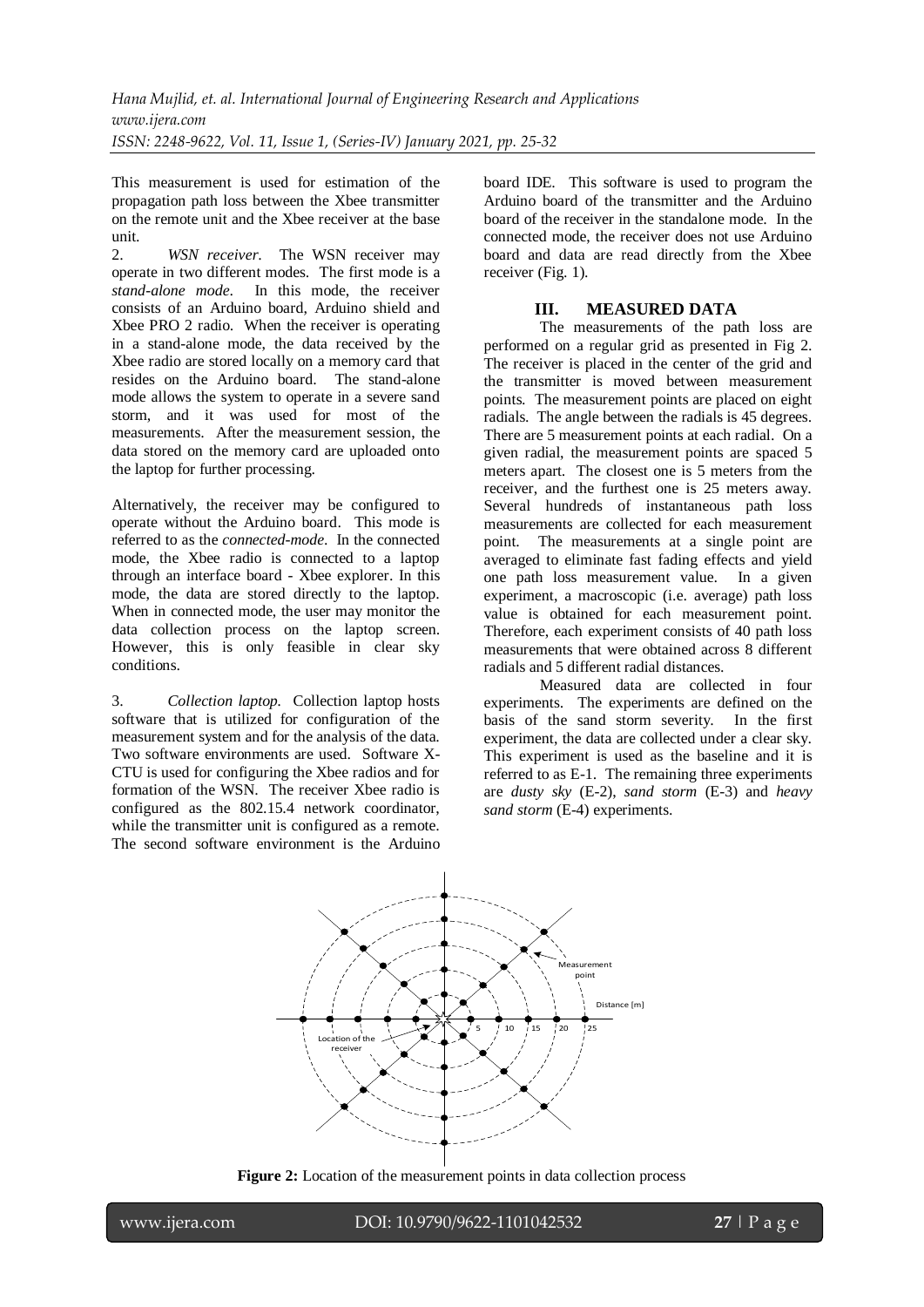Detail report on collected data is provided in [6]. Tables 2 and 3 provide summary. Table 2 provides average path loss measurements, while Table 3 provides recorded environmental parameters associated with the four experiments. The path loss measurements are averaged across all eight radials. This is justified on the basis of the uniformity of the environment. In all experiments, the environment was very similar along each of the eight radial directions.

| <u>xias sis at the competition of the content of contents for four experimental entirely continued</u> |       |       |       |        |        |  |
|--------------------------------------------------------------------------------------------------------|-------|-------|-------|--------|--------|--|
| TX-RX distance (m)                                                                                     |       |       |       | 20     |        |  |
| log(d/1m)                                                                                              | 0.70  | 1.00  | 1.18  | 1.30   | 1.40   |  |
| $E1 - clear$ sky                                                                                       | 74.64 | 83.34 | 90.32 | 92.77  | 93.07  |  |
| $E2$ – dusty sky                                                                                       | 76.24 | 84.63 | 92.85 | 94.87  | 98.66  |  |
| $E3$ – sand storm                                                                                      | 80.97 | 87.33 | 97.85 | 102.02 | 104.89 |  |
| E4 – heavy sand storm                                                                                  | 85.87 | 88.79 | 99.21 | 103.83 | 108.29 |  |

**TABLE 2.** Average path loss as a function of distance for four experimental environments

The most important environmental parameter that impacts the propagation is the wind speed. It is provided in the last column of Table 3 in both km/h and m/s. The wind lifts the particles of dust and sand into the air. It is reasonable to expect

that as the strength of the wind is increased, the density of the particles becomes higher and the impact on the propagation of the radio signals becomes more significant.

| Environment             | Humidity (% | Temperature (C) | Pressure (mbar) | Wind speed $(km/h, m/s)$ |
|-------------------------|-------------|-----------------|-----------------|--------------------------|
| $E1 - clear$ sky        | 19.1        | 34.7            | 1060            | 2.3.0.6                  |
| $E2 -$ dusty sky        | 27.8        | 45.7            | 974             | 13, 3.6                  |
| $E3$ – sand storm       | 61.3        | 34.7            | 959             | 13.6, 3.8                |
| $E4$ – heavy sand storm | 49.0        | 36.             | 984             | 26.3,                    |

| <b>TABLE 3.</b> Environmental parameters for four experiments |  |  |  |  |
|---------------------------------------------------------------|--|--|--|--|
|---------------------------------------------------------------|--|--|--|--|

## **IV. PROPOSED PROPAGATION MODEL**

The signal propagation scenario under consideration in this work is illustrated in Fig. 3. The scenario is seen as the extension of the basic *two-ray* propagation over flat reflective surface [7]. However, unlike the basic two ray propagation, the scenario in Fig. 3 assumes that the space between the transmitter  $(TX)$  and the receiver  $(RX)$  contains a concentration of particles of dust or sand. These particles cause additional absorption of the energy of the radio signal and therefore, the propagation path loss is increased.



**Figure 3:** Geometry of radio signal propagation in presence of dust and sand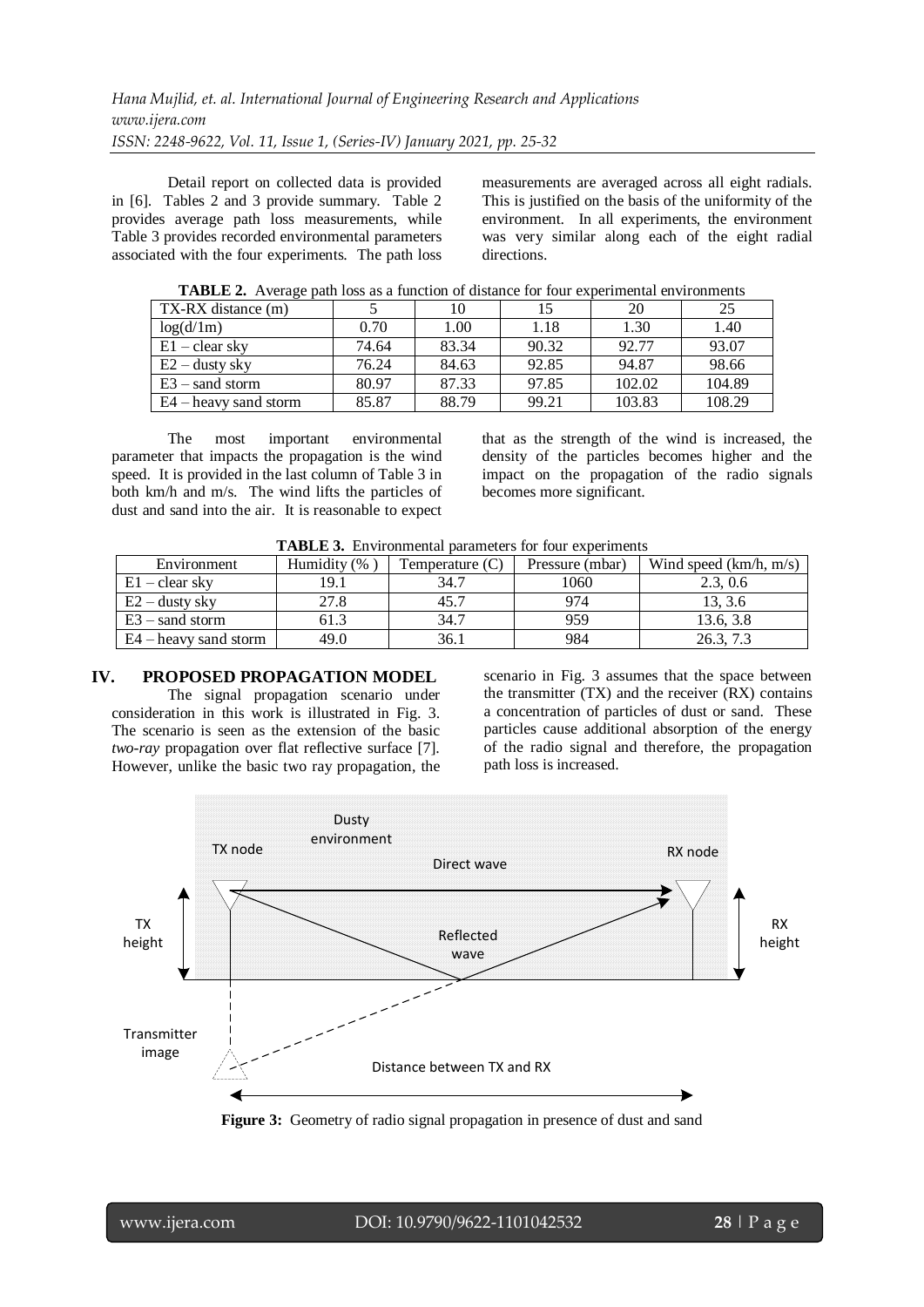*Hana Mujlid, et. al. International Journal of Engineering Research and Applications www.ijera.com*

*ISSN: 2248-9622, Vol. 11, Issue 1, (Series-IV) January 2021, pp. 25-32*

#### **General form of the model equation**

By following the same methodology as in [7] and taking into account the absorption from dust and send, one obtains the path loss in the form given by:

PL (d) = 
$$
\frac{P_{Tx}}{P_{RX}} = \left(\frac{4\pi d}{\lambda}\right)^2 \left|1 + \rho \exp\left(-j\Delta\phi\right)\right|^{2}
$$
  
\nTwo-ray part\n
$$
\frac{A(d)}{\lambda}
$$
\n  
\n(1)

Where,  $PL(d)$  is the path loss between TX

and RX that are separated by distance  $d$ ,  $P_{\text{rx}}$  is the transmit effective radiated power,  $P_{\text{rx}}$  is the received power,  $\lambda$  is the wavelength of the propagating wave,  $\rho$  is the complex value of the reflecting coefficient of the ground and  $\Delta \phi$  is the phase difference between the direct and reflected waves at the RX antenna that is due to the difference in the length of their propagation paths.

The term  $A(d)$  represents the additional signal attenuation that is due to sand and dust absorption. Equation (1) assumes that both TX and RX antenna have unit gains.

From the geometry of the propagation scenario, presented in Fig. 3, one may easily obtain the value of the  $\Delta \phi$  as:

$$
\Delta \phi = \frac{\Delta d}{\lambda} \cdot 2\pi \qquad (2)
$$

where

$$
\Delta d = d \left\{ \sqrt{1 + \frac{(h_{Tx} + h_{RX})^2}{d^2}} - \sqrt{1 + \frac{(h_{TX} - h_{RX})^2}{d^2}} \right\}
$$
\n(3)

In (3), quantities  $h_{rx}$  and  $h_{rx}$  represent the height of the transmitter and receiver antenna respectively. A significant factor in (1) is the reflection coefficient  $\rho$ . This factor depends on the properties of the ground and based on the ITU report published in [8], it may be determined using:

$$
\rho = \frac{\sin (\varphi) - \sqrt{C}}{\sin (\varphi) + \sqrt{C}} (4)
$$

Where  $\varphi$  is the grazing angle given by:

$$
\varphi = \tan^{-1}\left(\frac{h_{TX} + h_{RX}}{d}\right)
$$

And

$$
C = \eta - \cos^{-2}(\varphi) \quad \text{for} \quad \text{horizontal}
$$

vertical

polarization (5)  
\n
$$
C = (\eta - \cos^{-2}(\varphi))/\eta^{2} \qquad \text{for}
$$

polarization (6) With

$$
\eta = \varepsilon_r(f) - j60 \lambda \sigma(f) \tag{7}
$$
 Where

 $\epsilon_r(f)$  relative permittivity of the ground surface at frequency *f*

 $\sigma(f)$ conductivity (S/m) of the surface at frequency *f*

As seen in (2)-(7), at a given frequency, the reflection coefficient is a function of geometry, wave polarization and properties of the ground. More specifically, the reflection coefficient depends on the relative permittivity and conductivity of the ground. For the environments considered in this report, the relative permittivity is approximately 4.5 and the conductivity is 0.17 S/m, which are values typical for sand environments.

Term  $A(d)$  in (1) captures additional loss that is due to presence of dust and sand. The model assume that this term is in the form that satisfies:

$$
10 \log [A(d)] = 10 \alpha \sqrt{\log \left(\frac{d}{1 \text{ m}}\right)} \tag{8}
$$

Using (1) and (8), the path loss prediction of the model expressed in dB may be obtained as:

PL <sub>dB</sub> (d) = 10 log 
$$
\frac{P_{rx}}{P_{gx}}
$$
 = 20 log  $\left(\frac{4\pi d}{\lambda}\right)$  - 20 log  $\left|1 + \rho \exp\left(-j\Delta\phi\right)\right| + 10 \alpha \sqrt{\log\left(\frac{d}{1m}\right)}$   
(9)

The model equation expressed in (9) has one parameter  $-\alpha$ , that is a property of the propagation environment. This parameter captures the magnitude of the additional attenuation that is due to the presence of the sand. The value of the parameter may be obtained from measured data. Using measurements reported in Table 2, numerical values for the experimental setup shown in Table 4, and the process of linear regression, the values of the parameter  $\alpha$  for four different environments are obtained and reported in Table 5.

|  | TABLE 4. Parameters of the experimental setup [6] |  |  |  |  |
|--|---------------------------------------------------|--|--|--|--|
|--|---------------------------------------------------|--|--|--|--|

| Parameter of the experimental setup | Symbol          | Value | Unit) |
|-------------------------------------|-----------------|-------|-------|
| Height of the TX antenna            | $\mu_{\tau\nu}$ |       | meter |
| Height of the RX antenna            | $\frac{\mu}{R}$ |       | meter |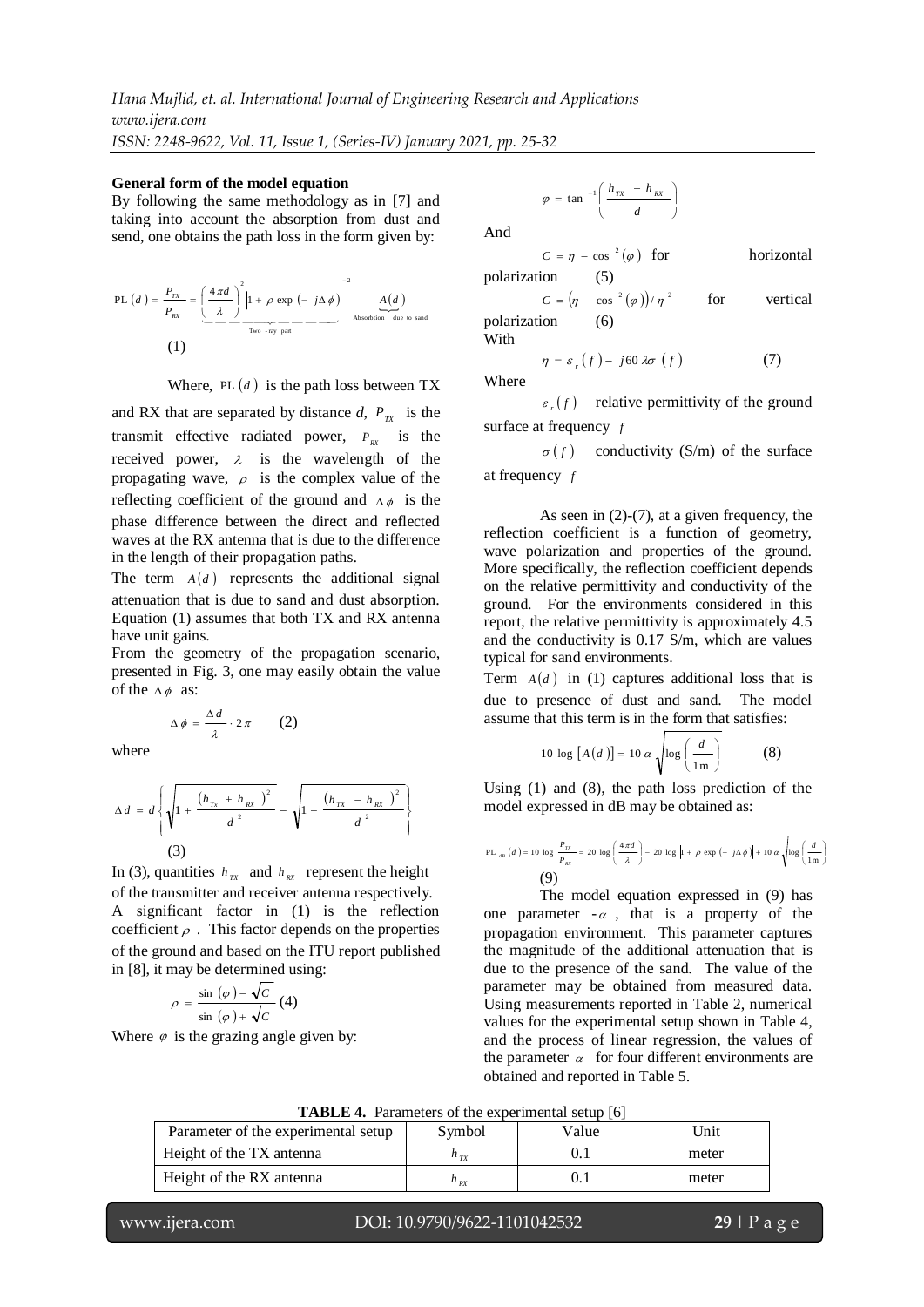| Relative permittivity of the ground |      | N/A |
|-------------------------------------|------|-----|
| Conductivity of the ground          |      | S/m |
| Frequency                           | 2450 | MHz |

**TABLE 5.** Value of parameter  $\alpha$  obtained through linear regression of the experimental data

| Environment             | $\alpha$ (dB) |
|-------------------------|---------------|
| $E1 - clear$ sky        | 2.22          |
| $E2 -$ dusty sky        | 2.46          |
| $E3 -$ sand storm       | 2.95          |
| $E4$ – heavy sand storm | 3.21          |

#### **Relationship between**  $\alpha$  **and wind speed**

It is reasonable to assume that the environmental parameter  $\alpha$  in (9) is related to the concentration of the sand in the air. At the same time, the amount of the sand that is being lifted up during a sand storm is also related to the speed of the wind. Therefore, it is reasonable to expect that there is a dependence of  $\alpha$  on the wind speed. For the data analyzed in this study, this dependence is illustrated in Fig. 4. The figure also shows a regression line and an equation that may be used for prediction of  $\alpha$  on the basis of the known wind speed given in m/s. In other words, if the wind

speed in an area is available, the value of environmental parameter  $\alpha$  may be determined using

#### $\alpha = 0.15 v + 2.14 (10)$

Where  $\nu$  represents the wind speed given in m/s.

Even though Fig. 4 shows the relationship between the wind speed and the environmental parameter  $\alpha$ , there seems to be a significant discrepancy at medium wind speeds. This may indicate that either there are other factors that need to be taken into account, or that a larger data set is needed for a statistically proper development of the model.



**Figure 4.** Relationship between parameter  $\alpha$  and wind speed

## **V. MODEL EVALUATION**

The model described in (1)-(10) is tested on all the data collected during the four experiments. The results of the model prediction are shown in Fig. 5. Also, Table 6 characterizes the prediction error. To determine the mean and standard deviation of the error, all collected data from Tables 2, 4, 6 and 8 in

[6] are used. As seen, there is a good agreement between the measurements and predictions. The average prediction error is close to zero with standard deviation of the error on the order of 3-4dB, except for experiment E-3. This may be considered adequate for network planning purposes, as it leads to reasonable fade margin values [9].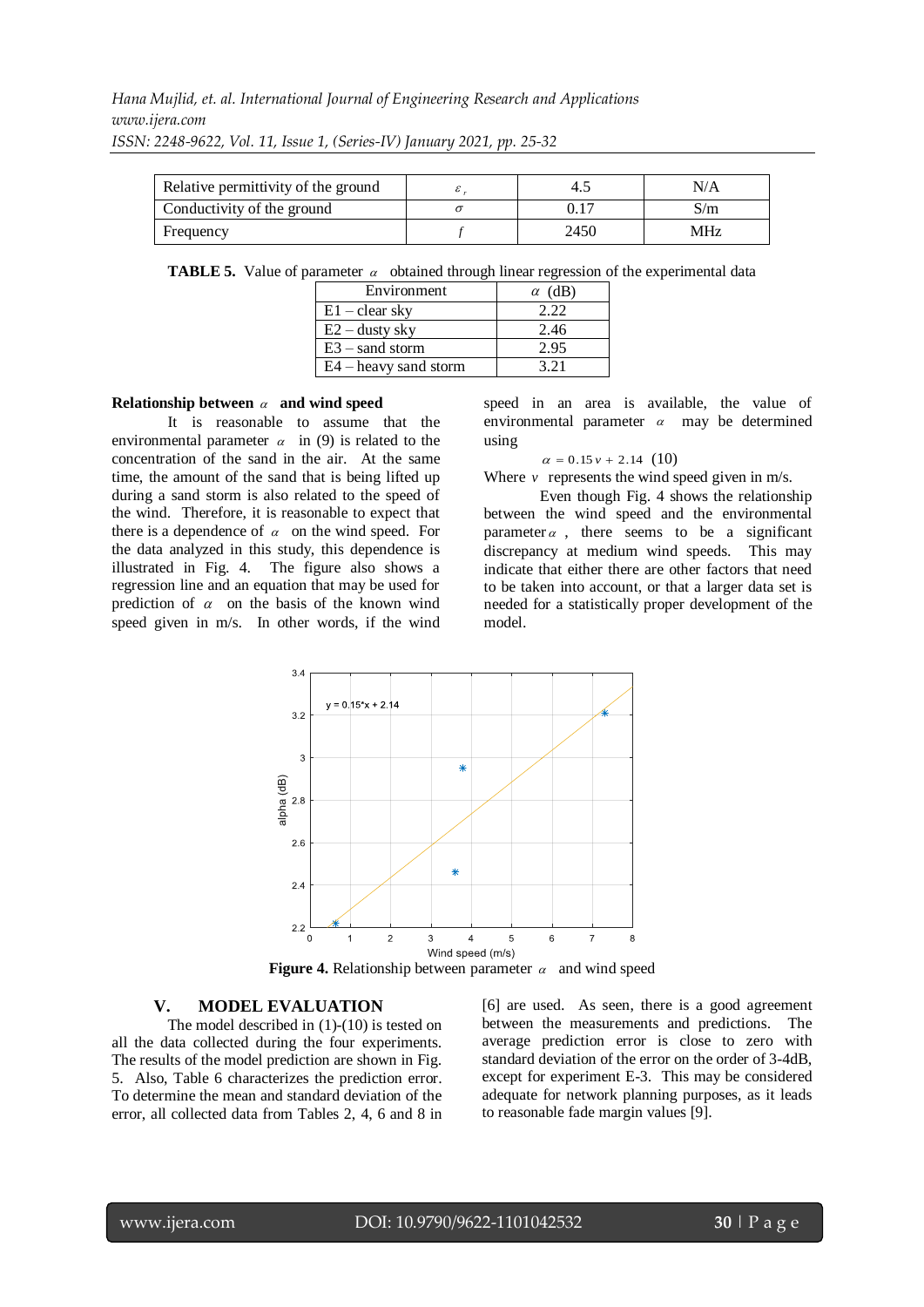

**Figure 5.** Comparison between the model predictions and measured data

| <b>IADLE 0.</b> EValuation of the prediction error |                 |                         |  |  |
|----------------------------------------------------|-----------------|-------------------------|--|--|
| Environment                                        | Mean error (dB) | Standard deviation (dB) |  |  |
| $E1 - clear$ sky                                   | $-0.2$          |                         |  |  |
| $E2 -$ dusty sky                                   | $-2.2$          |                         |  |  |
| $E3$ – sand storm                                  | 2.6             | 3.5                     |  |  |
| $E4$ – heavy sand storm                            |                 |                         |  |  |

#### **TABLE 6.** Evaluation of the prediction error

## **VI. CONCLUSION AND FUTURE WORK**

This paper presents an empirical model for WSN operating in sand storm environment. The model is based on data collected in 2.4GHz ISM band which is one of the most popular WSN bands. The model may be seen as a generalization of the two-ray propagation where a term is added to take into account the absorption of the radio wave that is due to presence of sand and dust particles. Furthermore, it is revealed that the wind speed is the most significant factor impacting the level of the additional attenuation. Except in one of the conducted experiments, the mean of the prediction error is smaller than 2.2dB, with standard deviation on the order 3-4dB. Even in the worst case scenario the standard deviation of the prediction error is on the order 7dB, which allows for a reasonable planning of the network.

Some follow up to this work would be appropriate. First, there is an obvious need for a more empirical thorough model verification. Also, the severity of the storm may need additional characterization in terms of influencing factors. Based on the findings in this paper, the wind speed seems to be significant, but not the only factor. Finally, the form of the factor used by the model to

capture additional losses due to sand and dust was determined through trial and error. Some physical insight and justification of this factor is highly desirable.

#### **REFERENCES**

- [1]. P. Z. Wang, M. Vuran, M. Al-Rodhaan, A. Al-Dhelaan and I. Akyildiz, "Topology Analysis of Wireless Sensor Networks for Sandstorm Monitoring," in *Communications (ICC), 2011 IEEE International Conference* , Atlanta, 2011.
- [2]. E. M. Abuhdima and I. M. Saleh, "Effecs of sand and dust storms on microwave propagation in southern Libya," *15th IEEE Mediterranean Electrotechnical Conference*, Valletta, 2010.
- [3]. S. Ghabrial, and D. Sharif, "Microwave Attenuation and Cross Polarization in Dust Storms," *IEEE Transactions on Antennas and Propagation*, Vol. AP-35, No 4.
- [4]. G. Comparetto, "The Impact of Dust and Foliage on Signal Attenuation in the Millimeter Wave Regime," Originally published in *J. of Space Communications*, Vol 11, no. 1, pp.13-20, Jul 1993.